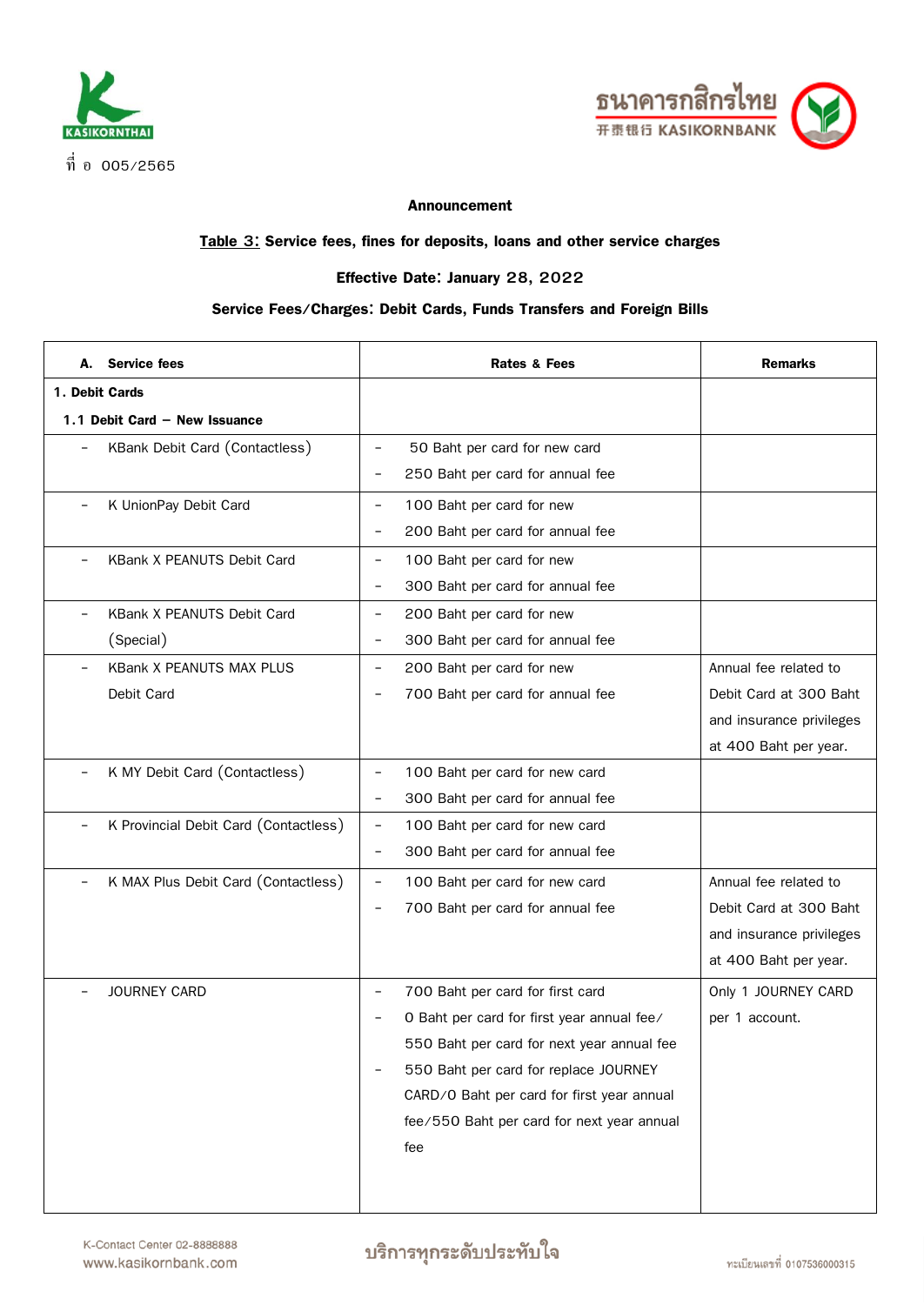



|                | A. Service fees                        | <b>Rates &amp; Fees</b>                                                     | <b>Remarks</b>           |
|----------------|----------------------------------------|-----------------------------------------------------------------------------|--------------------------|
| 1. Debit Cards |                                        |                                                                             |                          |
|                | 1.1 Debit Card - New Issuance          |                                                                             |                          |
|                | <b>MADCARD</b>                         | 150 Baht per card for new card<br>$\overline{\phantom{a}}$                  |                          |
|                |                                        | 300 Baht per card for annual fee                                            |                          |
|                |                                        | 750 Baht per card for new card<br>$\overline{\phantom{a}}$                  |                          |
|                | KBank X BLACKPINK Debit Card           | $\overline{\phantom{a}}$                                                    |                          |
|                |                                        | O Baht per card for first year annual fee /                                 |                          |
|                |                                        | 300 Baht per card for next year annual fee                                  |                          |
|                | <b>MADCARD for KERRY EXPRESS</b>       | 150 Baht per card for new card<br>$\overline{\phantom{m}}$                  |                          |
|                |                                        | 300 Baht per card for annual fee*                                           |                          |
|                | KBank X BLACKPINK Debit Card           | 350 Baht per card for new card<br>$\overline{\phantom{m}}$                  |                          |
|                | (Black Edition)                        | O Baht per card for first year annual fee /<br>$\qquad \qquad \blacksquare$ |                          |
|                |                                        | 300 Baht per card for next year annual fee                                  |                          |
|                | CO-BRANDED Debit Card*                 | 650 Baht per card for new card<br>$\overline{\phantom{a}}$                  |                          |
|                |                                        | 350 Baht per card for annual fee<br>$\overline{\phantom{a}}$                |                          |
|                | K BASIC Debit Card                     | O Baht per card for new card<br>$\overline{\phantom{a}}$                    |                          |
|                |                                        | O Baht per card for annual fee<br>$\overline{\phantom{a}}$                  |                          |
|                | K MANGMOOM Debit Card                  | 150 Baht per card for new card<br>$\overline{\phantom{a}}$                  |                          |
|                |                                        | 250 Baht per card for annual fee<br>$\overline{\phantom{a}}$                |                          |
|                | LINE BK Debit Card                     | 100 Baht per card for new card<br>$\overline{\phantom{0}}$                  | Apply via LINE BK        |
|                |                                        | 350 Baht per card for annual fee<br>$\overline{\phantom{a}}$                |                          |
|                | LINE BK Debit Card with Credit line    | 100 Baht per card for new card<br>$\overline{\phantom{a}}$                  | Apply via LINE BK        |
|                |                                        | 350 Baht per card for annual fee<br>$\overline{\phantom{a}}$                |                          |
|                | 1.2 Debit Card - Annual Fee Collection |                                                                             |                          |
|                | K Debit Card                           | 200 Baht per card for annual fee                                            |                          |
|                |                                        |                                                                             |                          |
|                | K MY Debit Card                        | 250 Baht per card for annual fee                                            |                          |
|                | K MAX Plus Debit Card                  | 650 Baht per card for annual fee                                            | Annual fee related to    |
|                |                                        |                                                                             | Debit Card at 250 Baht   |
|                |                                        |                                                                             | and insurance privileges |
|                |                                        |                                                                             | at 400 Baht per year.    |
|                | K FOOTBALL THAI Debit Car              | 350 Baht per card for annual fee                                            |                          |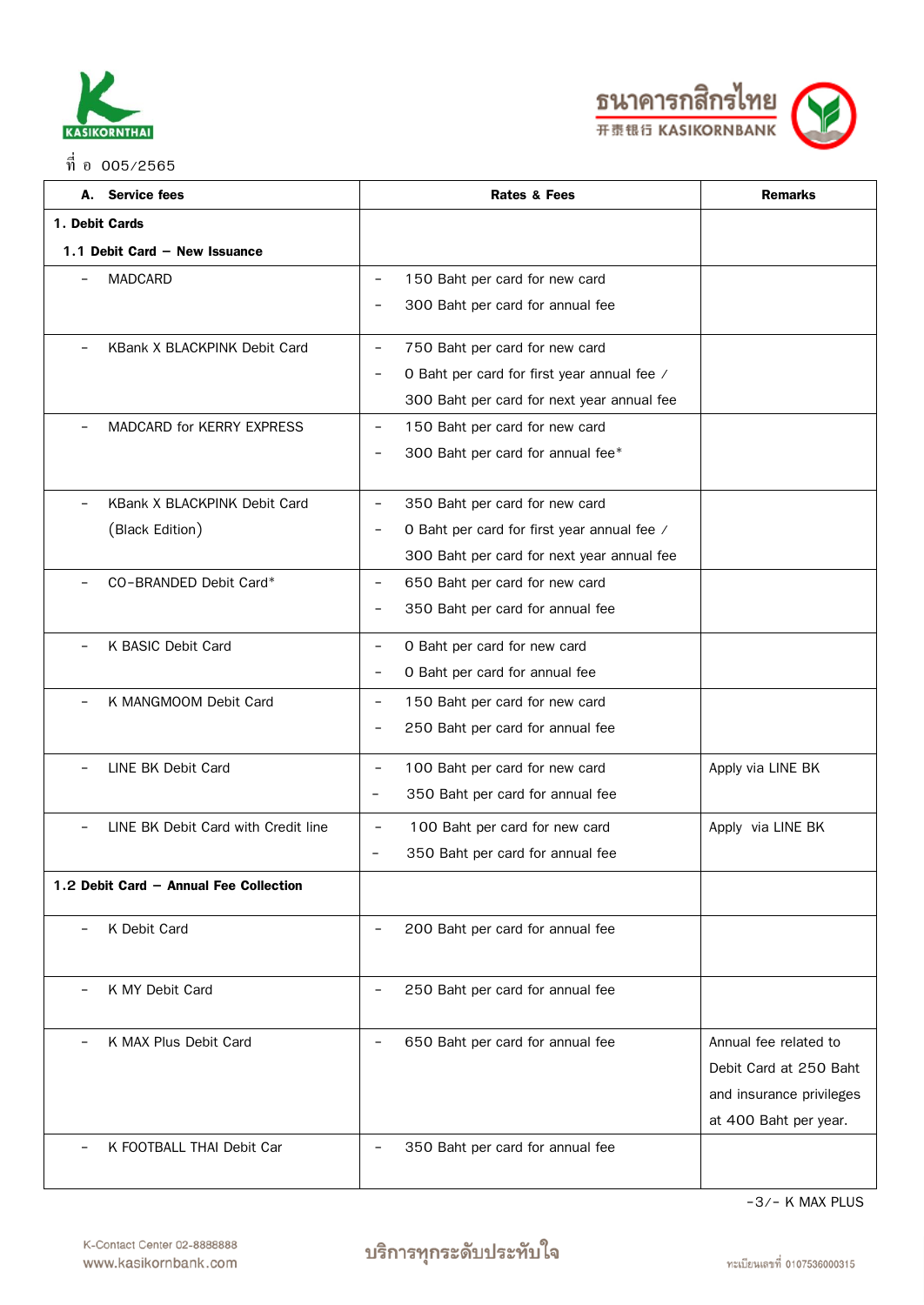

#### $\overrightarrow{\mathfrak{n}}$  อ 005/2565



| A. Service fees                                        | <b>Rates &amp; Fees</b>          | <b>Remarks</b>           |
|--------------------------------------------------------|----------------------------------|--------------------------|
| 1.2 Debit Card - Annual Fee Collection                 |                                  |                          |
| K MAX PLUS DUCATI Debit Card                           | 650 Baht per card for annual fee | Annual fee related to    |
|                                                        |                                  | Debit Card at 250 Baht   |
|                                                        |                                  | and insurance privileges |
|                                                        |                                  | at 400 Baht per year.    |
| K SPECIAL Debit Card                                   | 350 Baht per card for annual fee |                          |
| K MY Debit Card<br>$\overline{\phantom{0}}$            | 350 Baht per card for annual fee |                          |
| K STUDENT PLUS Debit Card                              | 100 Baht per card for annual fee |                          |
| K STUDENT 2PLUS Debit Card<br>$\overline{\phantom{0}}$ | 200 Baht per card for annual fee |                          |
| K MAX DUCATI Debit Card<br>$\qquad \qquad -$           | 700 Baht per card for annual fee | Annual fee related to    |
|                                                        |                                  | Debit Card at 300 Baht   |
|                                                        |                                  | and insurance privileges |
|                                                        |                                  | at 400 Baht per year.    |
| K DUCATI Debit Card                                    | 350 Baht per card for annual fee |                          |
| 1.3 Virtual Debit Card                                 |                                  |                          |
| K-Web Shopping Card                                    | No Fee                           | Apply via K-Cyber        |
| LINE BK Online Debit Card                              | No Fee                           | Apply via LINE BK        |

In the event that the ATMs, CDMs, RCMs of Kasikornbank (KBank) and other banks have a problem causing Kasikornbank' s Debit Card to be confiscated. Kasikornbank will cancel the Debit Card requested by customer and refund an annual fee in a proportion of remaining months. To facilitate the customers, KBank will issue a new Debit Card which is waived entry fee. However, customers have to pay a full annual fee for the new card according to the announcement of bank service fees (Except for a JOURNEY Debit Card and a KBank x BLACKPINK Debit Card, customers are required to pay the full entry fee in accordance with the announcement). Nevertheless, if the ATMs, CDMs, RCMs of Kasikornbank and others are reported a malfunction, KBank will refund the fees of the JOURNEY Debit Card and the KBank x BLACKPINK Debit Card to a customer's account that apply for the card directly. For any enquires and more information please contact K-Contact Center 02-8888888

\* A co-branded credit card means a Debit Card that KBank has co-issued with any another company, store, agency, organization or juristic person, which are KBank's partners, namely educational institution, football club, chamber of commerce. Maximum fees are as shown, but they may differ depending on the type of each card.

-4/1.3 Prepaid Multi-Currency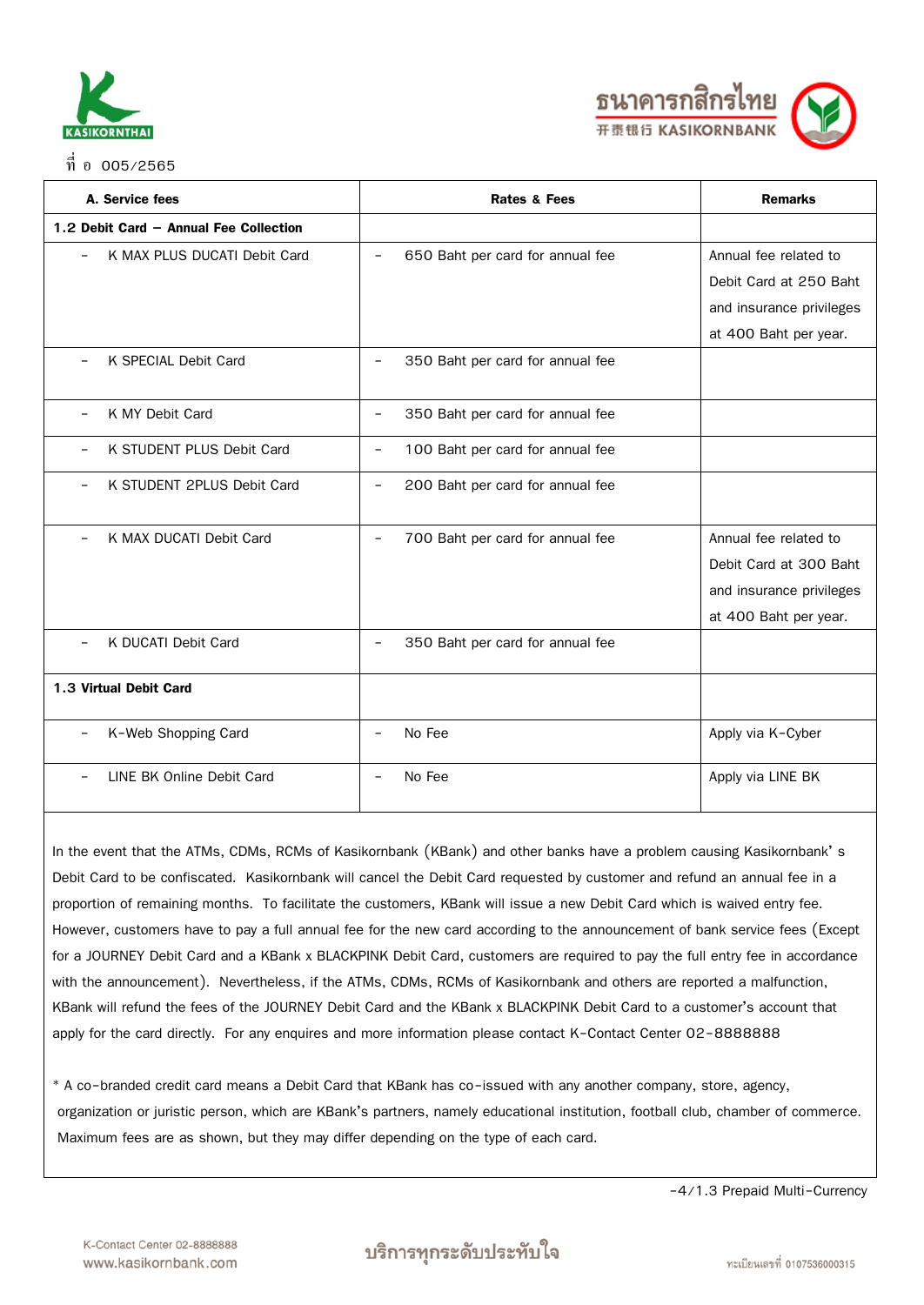



| A. Service fees                                                         | <b>Rates &amp; Fees</b>                                                     | <b>Remarks</b>                  |
|-------------------------------------------------------------------------|-----------------------------------------------------------------------------|---------------------------------|
| 1.4 Prepaid Multi-Currency Card                                         | 150 Baht per card for new card/joining fee                                  | Special Promotion;              |
| - Youtrip Card                                                          | 200 Baht per card for annual fee                                            | - Apply Youtrip card            |
|                                                                         | 150 Baht per card for lost card/replace card                                | from November 5th,              |
|                                                                         | 100 Baht per transaction for ATM Withdraw                                   | 2019 to December 31st           |
|                                                                         | foreign money                                                               | , 2022 free for joining         |
|                                                                         |                                                                             | fee and annual fee until        |
|                                                                         |                                                                             | card is expired                 |
|                                                                         |                                                                             |                                 |
|                                                                         |                                                                             | -Free for international         |
|                                                                         |                                                                             | ATM Withdrawal fee              |
|                                                                         |                                                                             | from November 5 <sup>th</sup> , |
|                                                                         |                                                                             | 2019 to December $31^{st}$ ,    |
|                                                                         |                                                                             | 2022                            |
| 2. Linking deposit account with K-Credit Card                           | 200 Baht per card for annual fee                                            |                                 |
| for use at ATM/in place of ATM card                                     |                                                                             |                                 |
|                                                                         |                                                                             |                                 |
| 3. Transactions via ATM                                                 |                                                                             |                                 |
| Withdrawal via K-ATM                                                    |                                                                             |                                 |
| Account and ATM are in the same                                         | No fee                                                                      |                                 |
| clearing zone                                                           |                                                                             |                                 |
| Account and ATM are in different                                        | 15 Baht per transaction                                                     |                                 |
| clearing zone                                                           |                                                                             |                                 |
|                                                                         |                                                                             |                                 |
| Transactions via another bank's ATM                                     |                                                                             |                                 |
| Withdrawal, inquiry, funds transfer<br>-                                | - No fee for the first 2 transactions in the same                           |                                 |
| between accounts linked with the                                        | month.                                                                      |                                 |
| ATM/Debit Card and account, plus                                        | - 10 Baht per transaction for the third transaction                         |                                 |
| ATM is located in Bangkok                                               | onwards (with the exception of funds transfer to                            |                                 |
| Metropolitan Region.*                                                   | the recipient holding another bank's account)                               |                                 |
|                                                                         |                                                                             |                                 |
| Withdrawal, inquiry, funds transfer<br>between accounts linked with the | No fee for the first 4 transactions in the same<br>$\overline{\phantom{a}}$ |                                 |
| ATM/Debit Card and account, plus                                        | month.                                                                      |                                 |
| ATM is located in the same                                              | - 10 Baht per transaction for the fifth transaction                         |                                 |
| province, but outside Bangkok                                           | onwards (with the exception of funds transfer to                            |                                 |
| Metropolitan Region.*                                                   | the recipient holding another bank's account)                               |                                 |
|                                                                         |                                                                             |                                 |
|                                                                         |                                                                             |                                 |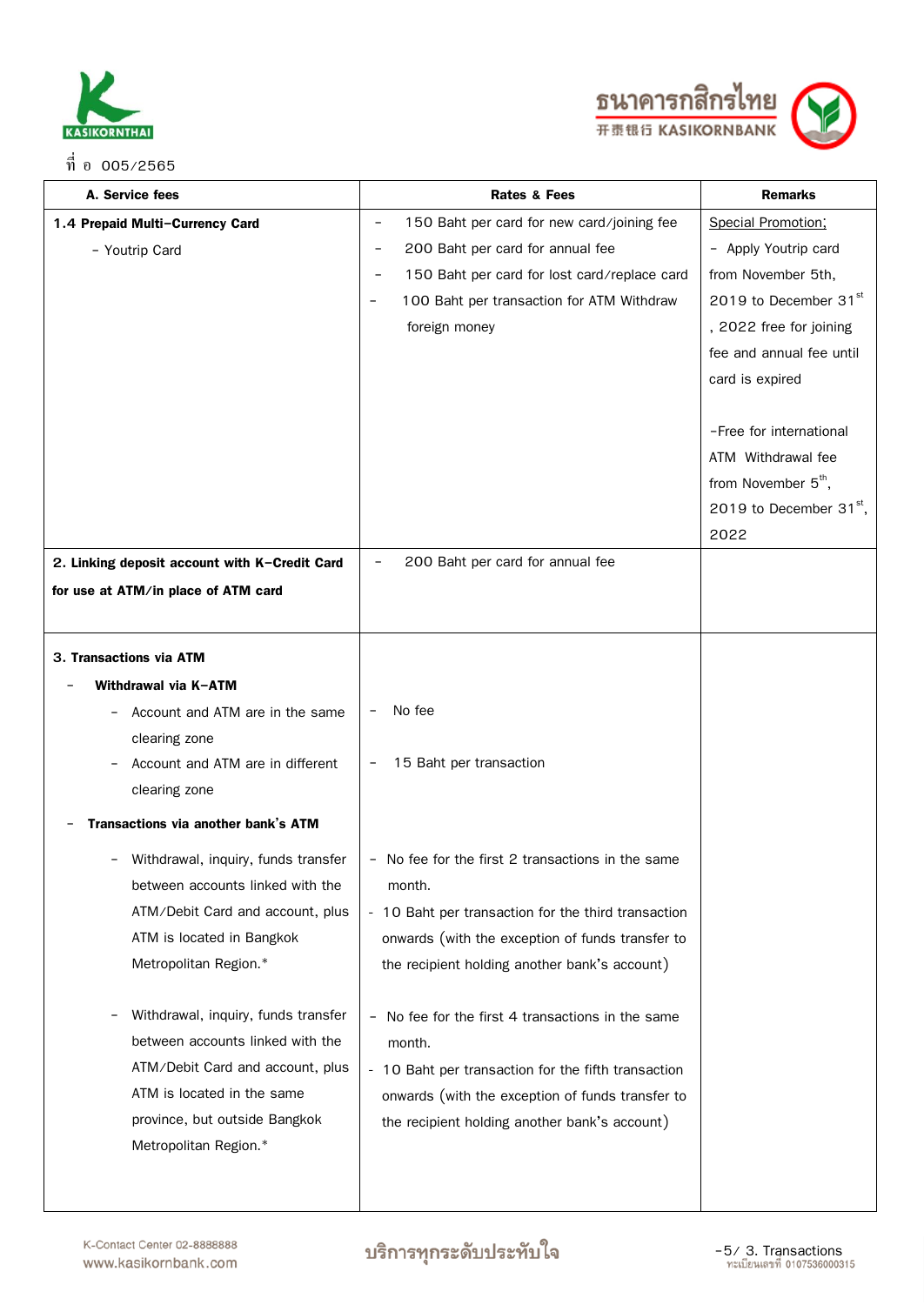

ที่ อ 005/2565



| A. Service fees                             | <b>Rates &amp; Fees</b>                           | <b>Remarks</b> |
|---------------------------------------------|---------------------------------------------------|----------------|
| 3. Transactions via ATM (Con't)             |                                                   |                |
| - Withdrawal from account and               | - 20 Baht per transaction                         |                |
| ATM across the province*                    | - 10 Baht Plus per transaction for the fifth      |                |
|                                             | transaction onwards (with the exception of funds  |                |
|                                             | transfer to the recipient holding another bank's  |                |
|                                             | account)                                          |                |
| Withdrawal via ATM abroad**                 | - 100 Baht per transaction and forex risk charge  |                |
|                                             | at not more than 2.5% of the amount withdrawn     |                |
|                                             |                                                   |                |
| * Comprises Bangkok, Phatum Thani,          |                                                   |                |
| Nonthaburi and Samut Prakan.                |                                                   |                |
| ** Excluding transaction fee charged by the |                                                   |                |
| bank that owns the ATM.                     |                                                   |                |
| 4. Transactions in foreign currency         | Forex risk charge at not more than 2.5%           |                |
|                                             |                                                   |                |
| 5. Postage charge for Debit Card delivery   | Fee is based on the rate determined by Thailand   |                |
| (Debit Card application via K PLUS only)    | Post (37 Baht per parcel)                         |                |
| 6. Funds transfer via K-ATM                 |                                                   |                |
| To KBank account                            |                                                   |                |
| Accounts of sender/recipient and ATM        | - No fee                                          |                |
| are in the same clearing zone               |                                                   |                |
| Sender's account or recipient'              | - No fee for the first transaction of each month. |                |
| account or ATM are in different             | The next transaction of each month is subject     |                |
| clearing zone                               | service fee of 10 Baht per transaction.           |                |
| Funds transfer to another bank's account    |                                                   |                |
| Up to 10,000 Baht                           | - 25 Baht per transaction                         |                |
| 10,000.01 - 50,000 Baht                     | - 35 Baht per transaction                         |                |
| Prompt Pay                                  |                                                   |                |
| Up to 5,000.00 Baht                         | - No fee                                          |                |
| 5,000.01-30,000 Baht                        | - 2 Baht per transaction                          |                |
| 30,000.01-100,000 Baht                      | - 5 Baht per transaction                          |                |
| 100,000.01-150,000 Baht                     | - 10 Baht per transaction                         |                |

-6/7. Funds transfer

# บริการทุกระดับประทับใจ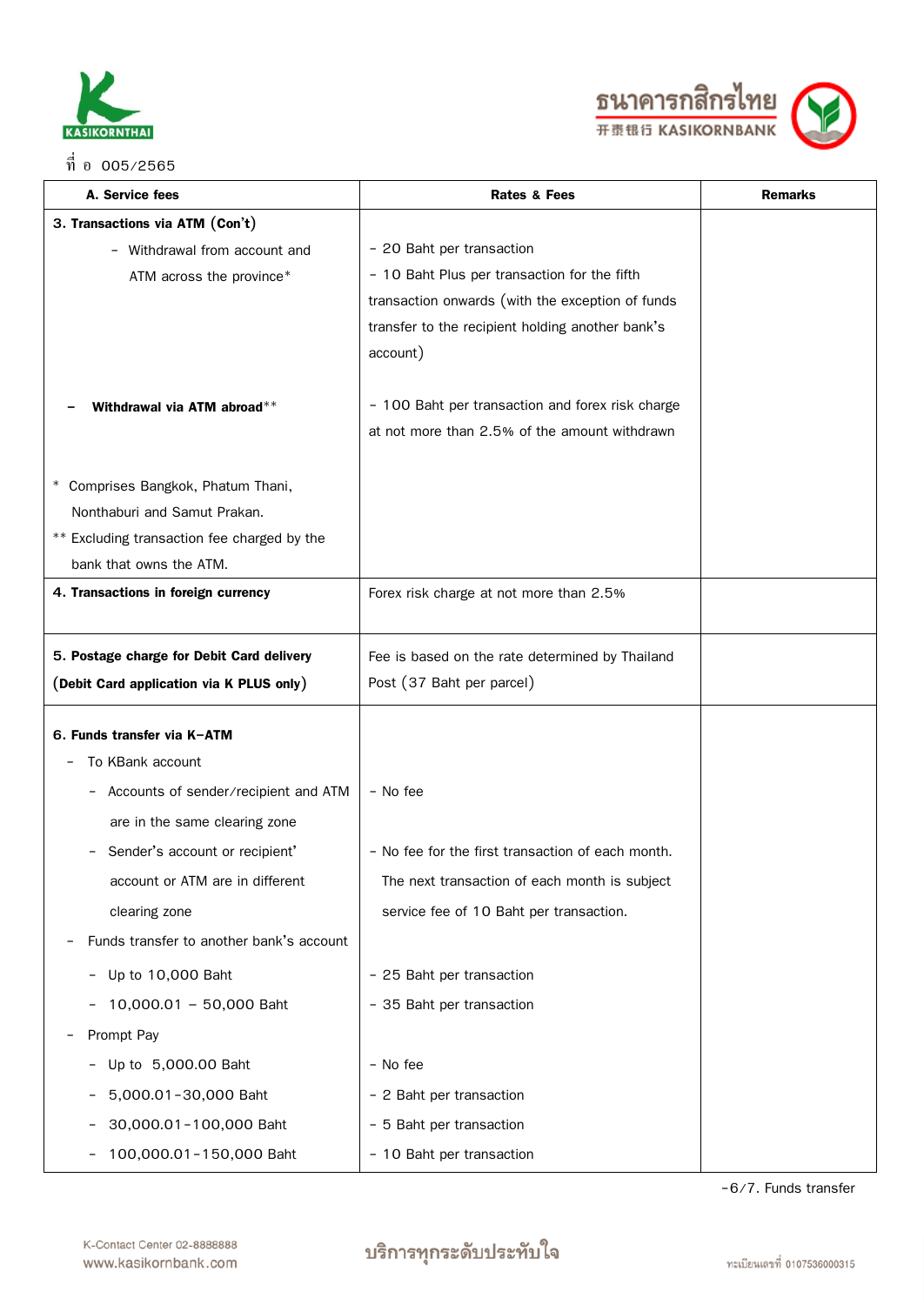



| A. Service fees                           | <b>Rates &amp; Fees</b>                          | <b>Remarks</b>     |
|-------------------------------------------|--------------------------------------------------|--------------------|
| 7. Funds transfer via branch counter      |                                                  |                    |
| - To KBank account (EFT)                  | - 0.12 percent of the amount transferred.        |                    |
|                                           | Minimum fee is 35 Baht and maximum fee is        |                    |
|                                           | 1,000 Baht.                                      |                    |
| - To another bank's account               |                                                  |                    |
| - Up to 10,000.00 Baht                    | - 50 Baht per transaction                        |                    |
| $-10,000.01 - 20,000.00$ Baht             | - 60 Baht per transaction                        |                    |
| $-20,000.01 - 30,000.00$ Baht             | - 70 Baht per transaction                        |                    |
| $-30,000.01 - 40,000.00$ Baht             | - 80 Baht per transaction                        |                    |
| $-40,000.01 - 50,000.00$ Baht             | - 90 Baht per transaction                        |                    |
| $-50,000.01 - 65,000.00$ Baht             | - 100 Baht per transaction                       |                    |
| $-65,000.01 - 80,000.00$ Baht             | - 110 Baht per transaction                       |                    |
| $-80,000.01 - 100,000.00$ Baht            | - 120 Baht per transaction                       |                    |
| 8. Funds transfer via K BIZ               |                                                  |                    |
| To KBank account                          |                                                  |                    |
| Between owned accounts linked with        |                                                  |                    |
| K BIZ                                     |                                                  |                    |
| - Accounts of sender/recipient are in     | - No fee                                         |                    |
| the same clearing zone                    |                                                  |                    |
| - Accounts of sender/recipient are in     | - No fee                                         |                    |
| different clearing zone                   |                                                  |                    |
| To another bank's account                 |                                                  |                    |
| - Online transfer (real-time transaction) |                                                  |                    |
| - Up to 2,000,000.00 Baht                 | - No fee                                         |                    |
| Express transfer (The recipient will      |                                                  |                    |
| receive the funds within the same day     |                                                  |                    |
| if made before 1.00 pm.)                  |                                                  |                    |
| KBank charges fees to senders             | - 120 Baht per transaction                       |                    |
| Receiving banks charge fees to            |                                                  |                    |
| recipients                                |                                                  |                    |
| Bangkok Metropolitan Region               | - 100 Baht per transaction                       |                    |
| Upcountry                                 | - 100 Baht per transaction, plus 1 Baht for each |                    |
|                                           | 1,000 Baht transferred; a fraction of 1,000      |                    |
|                                           | Baht is discarded. Maximum fee is 750 Baht per   |                    |
|                                           | transaction.                                     |                    |
|                                           |                                                  | 7/-Normal transfor |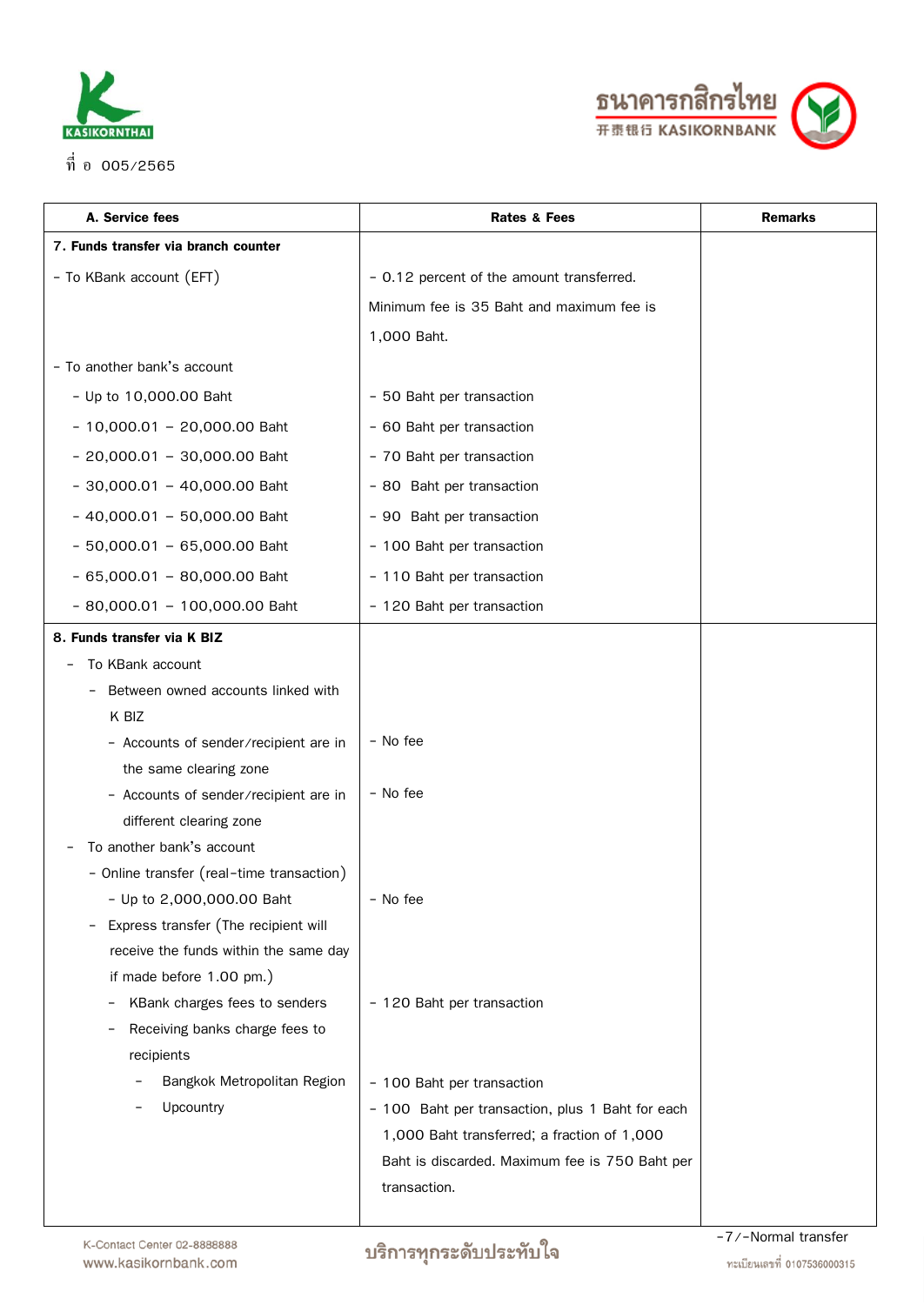

ที่ อ 005/2565



| A. Service fees                                | <b>Rates &amp; Fees</b>                       | <b>Remarks</b>         |
|------------------------------------------------|-----------------------------------------------|------------------------|
| 8. Funds transfer via K-Cyber Banking (Con't)  |                                               |                        |
| Normal transfer *<br>$\overline{\phantom{0}}$  |                                               | * The recipient will   |
| - Up to 2,000,000 Baht                         | - 12 Baht per transaction                     | receive the funds over |
|                                                |                                               | the next two business  |
|                                                |                                               | days if the funds      |
|                                                |                                               | transfer is made       |
|                                                |                                               | before 10.00 pm.       |
|                                                |                                               |                        |
| 9. Funds transfer via K PLUS                   |                                               |                        |
| - To KBank account                             |                                               |                        |
| Accounts of sender/recipient are in            | No fee<br>$\overline{\phantom{a}}$            |                        |
| the same clearing zone.                        |                                               |                        |
| Accounts of sender/recipient are               | No fee                                        |                        |
| in different clearing zone.                    |                                               |                        |
| To another bank's account<br>$\qquad \qquad -$ |                                               |                        |
| -Up to 2,000,000.00 Baht                       | No fee<br>$\qquad \qquad -$                   |                        |
| 10. Funds transfer via CDM (Fee deducted       |                                               |                        |
| from the transferred amount)                   |                                               |                        |
| To KBank account                               |                                               |                        |
| - Recipient's account and CDM are in           | - No fee                                      |                        |
| the same clearing zone                         |                                               |                        |
| - Recipient's account and CDM are in           | - 1 Baht for each 1,000 Baht transferred.     |                        |
| different clearing zone                        | Minimum fee is 10 Baht; a fraction of 1,000   |                        |
|                                                | Baht is discarded. Service charge is 10 Baht. |                        |
| - To another bank's account                    |                                               |                        |
| - Up to 10,000.00 Baht                         | - 50 Baht per transaction                     |                        |
| $-10,000.01 - 20,000.00$ Baht                  | - 60 Baht per transaction                     |                        |
| $-20,000.01 - 30,000.00$ Baht                  | - 70 Baht per transaction                     |                        |
| $-30,000.01 - 40,000.00$ Baht                  | - 80 Baht per transaction                     |                        |
| $-40,000.01 - 50,000.00$ Baht                  | - 90 Baht per transaction                     |                        |
| $-50,000.01 - 65,000.00$ Baht                  | - 100 Baht per transaction                    |                        |
| $-65,000.01 - 80,000.00$ Baht                  | - 110 Baht per transaction                    |                        |
| $-80,000.01 - 100,000.00$ Baht                 | - 120 Baht per transaction                    |                        |
|                                                |                                               |                        |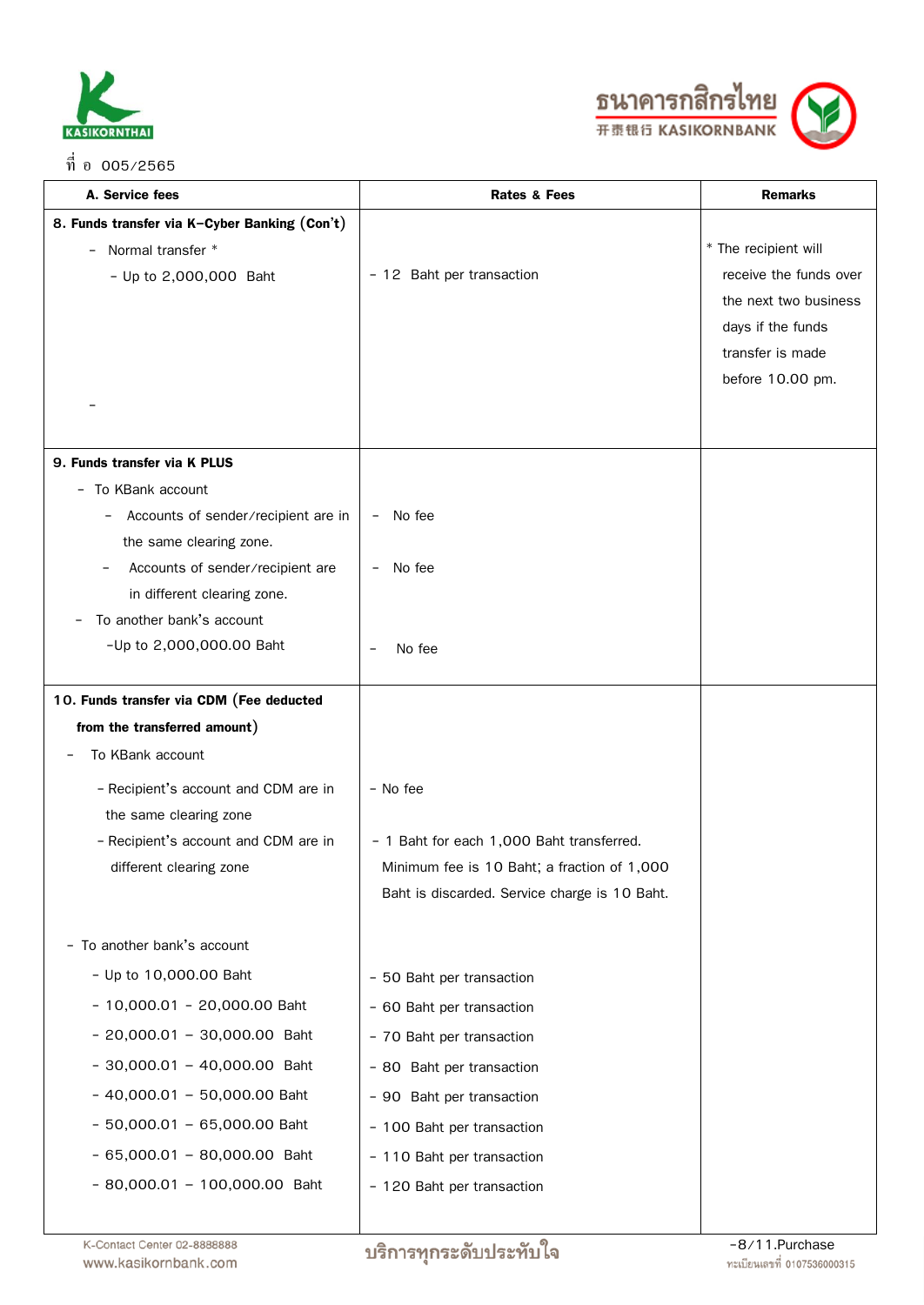



| A. Service fees                              | <b>Rates &amp; Fees</b>                                           | <b>Remarks</b> |
|----------------------------------------------|-------------------------------------------------------------------|----------------|
| 11. Purchase of foreign bills                |                                                                   |                |
| Traveler's cheques (Individual or tourist)   | - 150 Baht per cheque, plus stamp duty of                         |                |
|                                              | 3 Baht per cheque                                                 |                |
| Other foreign bills                          | - 400 Baht per bill, plus stamp duty of 3 Baht                    |                |
|                                              | per bill                                                          |                |
| If money from foreign bills purchased by     | 200 Baht per bill, plus foreign bank fee and<br>$\qquad \qquad -$ |                |
| KBank cannot be collected                    | interest charged from the receiving date                          |                |
|                                              |                                                                   |                |
| 12. Deposit of foreign bills for collection  | 15 USD per bill, plus stamp duty of 3 Baht per bill               |                |
|                                              | and foreign bank fee                                              |                |
| 13. Sale of foreign drafts                   | 400 Baht per draft and stamp duty of 3 Baht per                   |                |
|                                              | draft                                                             |                |
|                                              |                                                                   |                |
| 14. Collection with foreign banks            | 500 Baht per transaction and foreign bank fee                     |                |
|                                              |                                                                   |                |
| 15. Freezing of foreign drafts               | 500 Baht per transaction and foreign bank fee                     |                |
|                                              |                                                                   |                |
| 16. Return of foreign bills                  | 200 Baht per bills, plus foreign bank fee and                     |                |
|                                              | interest charged from the payment date at the                     |                |
|                                              | highest rate applicable to general customers                      |                |
|                                              |                                                                   |                |
| 17. Search for documents/evidence related to |                                                                   |                |
| foreign bill service                         |                                                                   |                |
| - Documents issued less than 3 months ago    | - No fee                                                          |                |
| - Documents issued 3-6 months ago            | 100 Baht per transaction                                          |                |
| - Documents issued more than 6 months ago    | - 500 Baht per transaction                                        |                |
|                                              |                                                                   |                |
| 18. Fee for payments of taxes, duties and    | Up to 2% of the payment amount                                    |                |
| other charges to government agencies via     |                                                                   |                |
| <b>K-DEBIT CARD</b>                          |                                                                   |                |
|                                              |                                                                   |                |
| 19. Visa Personal Payments                   | - No fee                                                          |                |
|                                              |                                                                   |                |

-9/20. SMS